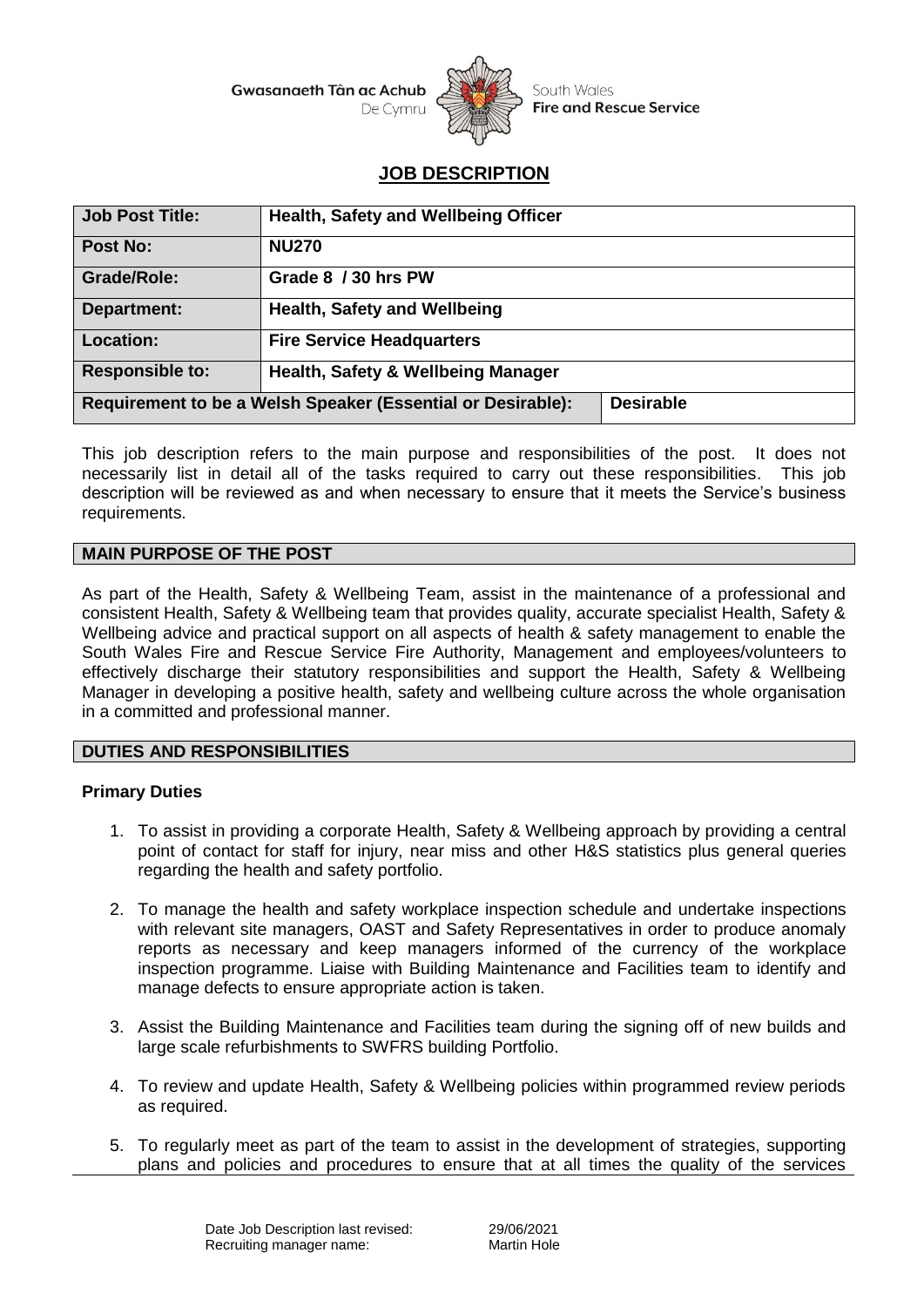

provided in relation to Health, Safety & Wellbeing are achieving the Service's aims and objectives.

- 6. To assist in the development, maintenance and recording systems for performance management indicators.
- 7. To manage, create and deliver specific Health, Safety & Wellbeing training for all staff within South Wales Fire and Rescue Service in conjunction with the Learning & Development Team. Utilising a variety of resources and adapt training styles to help engage the target audience and deliver the relevant safety training in a way in which the audience would achieve greatest benefit.
- 8. To undertake inductions for corporate staff based at FSHQ ensuring fire evacuation, first aid, welfare and reporting systems are covered, alongside a basic workstation set up. In line with the relevant health and safety regulations.
- 9. To discharge the duties and responsibilities of the Service, undertaking investigations involving RIDDOR related incidents and other incidents where appropriate; making recommendations on remedial or preventative actions.
- 10. Good Interpersonal Communication skills to independently carry out interviews of personnel and compile written reports following safety events in line with Service procedures and Health and Safety Regulations, often in highly emotional and challenging situations.
- 11. To compile and forward incident reports to the enforcing authority as required under the Reporting of Injuries, Diseases and Dangerous Occurrences (RIDDOR) Regulations.
- 12. To represent the service in connection with health, Safety and Wellbeing on working parties/groups/committees and panels both internally and externally, where necessary.
- 13. To assist in the promotion of a positive Health, Safety and Wellbeing culture and demonstrate a commitment to continuing personal development.
- 14. To support and attend Health and Safety Committee meetings as necessary.
- 15. To support the Health, Safety and Wellbeing Manager in developing the strategic direction of health, safety and wellbeing for the service.
- 16. To be a specific point of contact for station based staff with regards to any health, safety and wellbeing issues.
- 17. To identify trends from station visits and where necessary ensure appropriate information is issued via Newsletters, Safetyflash or any other appropriate media, with the assistance of the administrator.
- 18. Ensure effective communication of Health, Safety and Wellbeing services throughout the organisation providing engagement through contact with Station Managers and relevant support staff departmental/team Managers.
- 19. Responsible for ensuring all staff receive Manual Handling training specific to their role by developing appropriate training packages.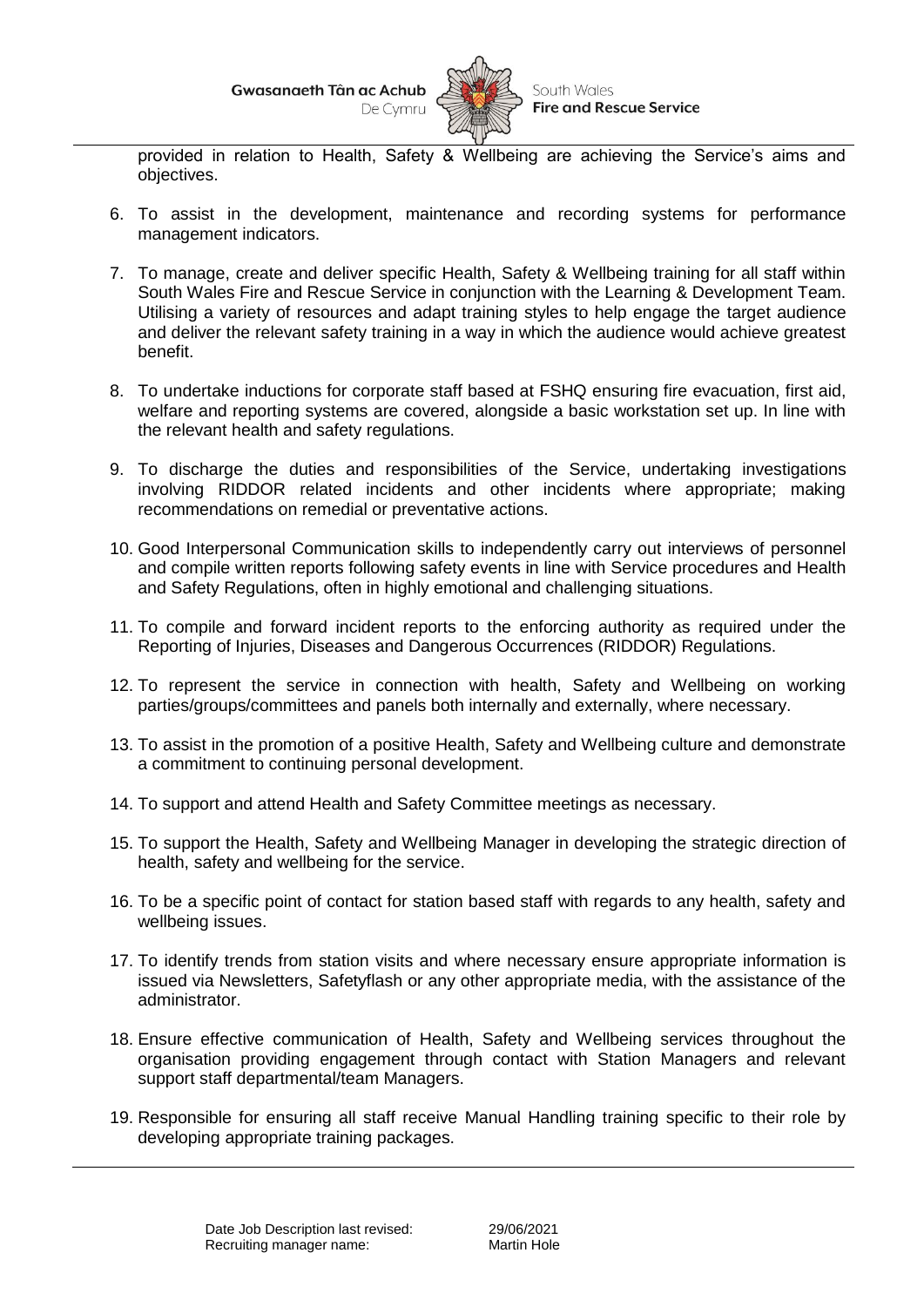

- 20. Responsible for ensuring all staff across the Service receive DSE Assessments and training with regards to their workstations.
- 21. To undertaking COSHH assessments for the Service and work with the Health, Safety and Wellbeing Administrator to ensure the COSHH library is up to date.
- 22. To support individuals throughout the Service through the provision of tool box talks and coaching sessions in relation to health, safety and wellbeing.
- 23. Responsible for reviewing all accidents investigations and providing the necessary recommendations to Managers and overseeing the completion of these recommendations in a timely manner.
- 24. Responsible for providing Injury Investigation Training for Managers throughout the Service.
- 25. Responsible for ensuring Premises Information Manuals for all sites across the service are relevant and kept up to date.
- 26. To provide support and advice to the Wellbeing Steering Group and actively promote wellbeing of staff throughout the service by organising wellbeing events.
- 27. The post holder is required to ensure good time management and organisational skills in able to meet any conflicting work demands that may arise.

### **General Duties**

- 28. To assist in the development and/or produce safety critical guidance as and when appropriate.
- 29. To provide Health, Safety and Wellbeing training of employees and volunteers in line with policy and produce when required and more specifically assist in facilitating IOSH nationally accredited courses and verifying marked assessments for all courses.
- 30. To assist in the development of short and long term Health, Safety and Wellbeing Team plans to help achieve organisational objectives, in line with team and directorate goals.
- 31. To liaise with other organisations where appropriate e.g. other FRS, in the quest of efficiency, effectiveness and economic use of resources.
- 32. To engage with the workforce to install a sense of ownership of Health, Safety and Wellbeing across the Service.
- 33. To provide Health, Safety and Wellbeing support to Station Managers and relevant Support Staff Managers or their representatives, when undertaking a range of events either on or off fire service property.
- 34. To carry out, monitor, review and where necessary revise risk assessments for identified activities.
- 35. To undertake and maintain currency with Continuing Professional Development requirements as required by Health and Safety professional organisations.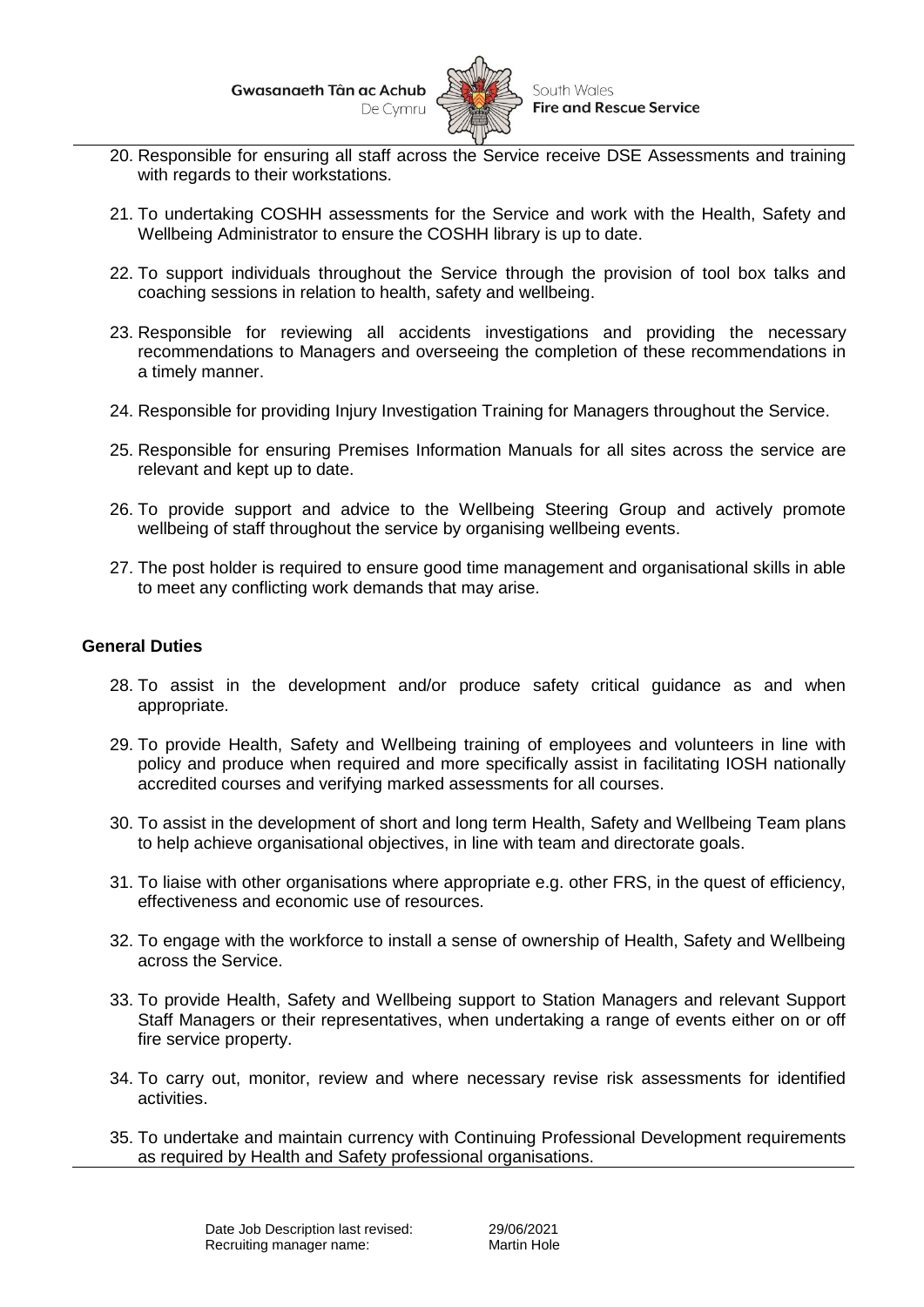

- 36. Keep up to date with new and update legislation, and maintain a working knowledge of all Health and Safety Executive legislation and any developments that effect the Service.
- 37. To partake in the annual Personal Appraisal to support team and individual needs.
- 38. To discharge such other duties from time to time commensurate with post and grade.
- 39. This role may at times involve evening and weekend work to cover health and safety accident investigations, workplace inspections, audits, training etc. notice will be given in advance whenever possible and appropriate remuneration will be arranged.
- 40. Post holder required to utilise the Service Pool Car system and undertake visits across the Service area and beyond (as required) to allow them to effectively discharge their duties within this Job Description. Post holder may be required to work outside, at operational incidents and or exercises in order to gather relevant evidence.

## **STANDARD SERVICE REQUIREMENTS**

In addition to the duties and responsibilities outlined above, the post holder will be required to:-

- Undertake any other duties commensurate with the grade and post.
- Attend in-house and external training courses as required.
- Co-operate fully with any scheme or pilot scheme introduced within the department or across the Service.
- Apply the principles of the Service's Dignity at Work Procedure and Equality and Diversity Statement whilst carrying out their duties.
- Protect children, young people or adults at risk from harm, reporting any safeguarding concerns using the Service's Safeguarding Procedure.
- Adhere to Health & Safety Legislation and Procedures and take reasonable care for the health and safety of self and others.

#### **ORGANISATIONAL VALUES**

In performing the above role, all employees of the Service are required to observe and promote the Service's Core Values to be, at all times:

- Professional
- Caring
- Respectful
- Dedicated
- Trustworthy
- Dynamic
- Disciplined
- Resilient